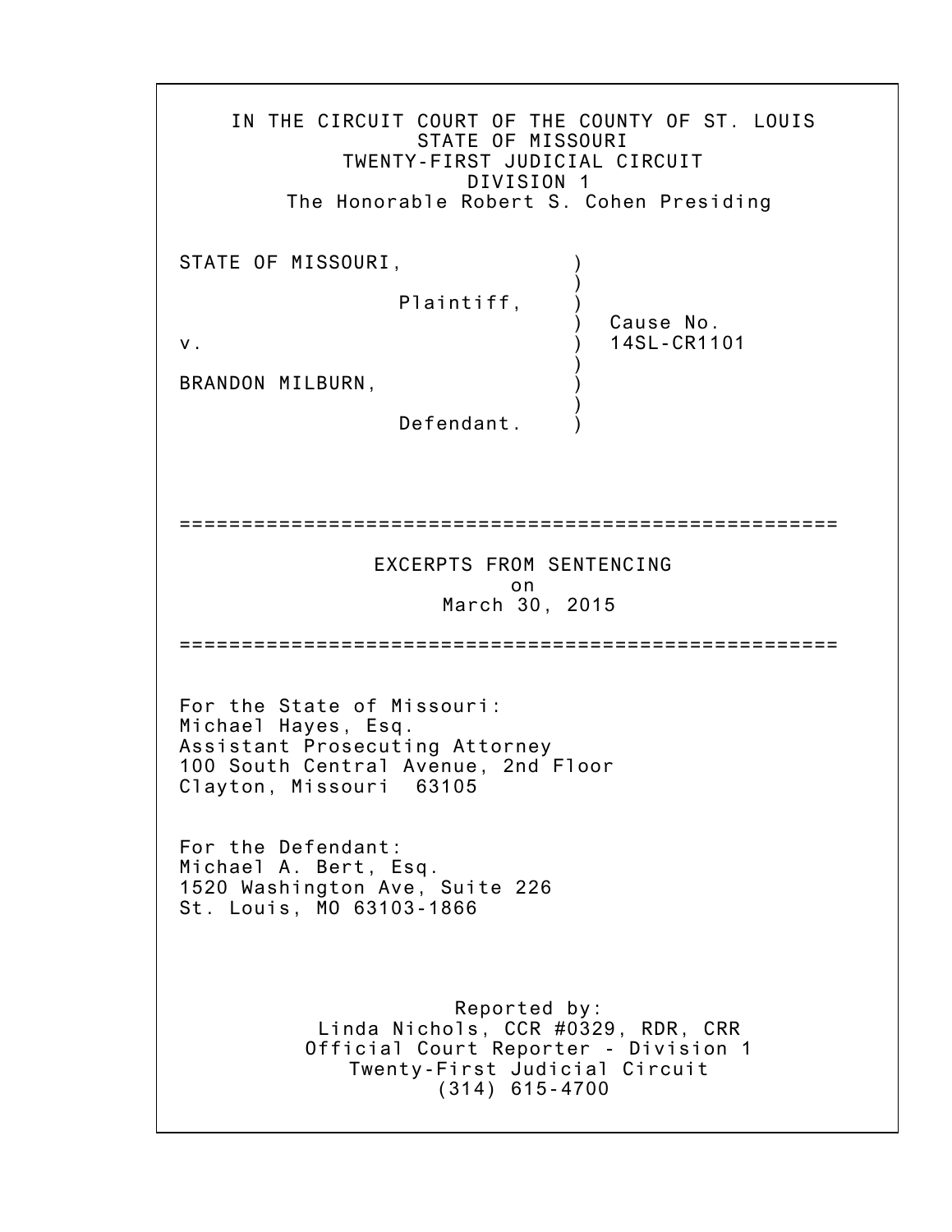1 2 3 4 5 6 7 8 9 10 11 12 13 14 15 16 17 18 19 20 21 22 23 24 25 **EXCERPTS FROM SENTENCING PROCEEDINGS** March 30, 2015 o-O-o **STATEMENT OF ROGER FAUBEL** THE COURT: Please tell us your name, sir. ROGER FAUBEL: Your Honor, my name is Roger Faubel. I'm here today to speak on behalf of Brandon, but first I would like to say that I agree, these are brave young men. Being a survivor of child abuse, as well, from an adult neighbor when I was a young boy, I know life does go on. It gets better. What happened to us doesn't define who we are. Don't forget that. I'm a Captain with the LA City Fire Department. I've been there 29 years. I also serve as a chaplain with our department. Brandon Milburn came to California and began working with my wife at our church. Similar to the stories you heard here, instantly my wife fell in love with him. She brought him to our home and he became a part of our family, but differently. He had gone through some counseling. He had, I think, grown up and become a different person, which does not minimize what he did prior to that. I have four children, boys and girls different ages. Brandon not only had the opportunity but at times would say, Your children shouldn't be left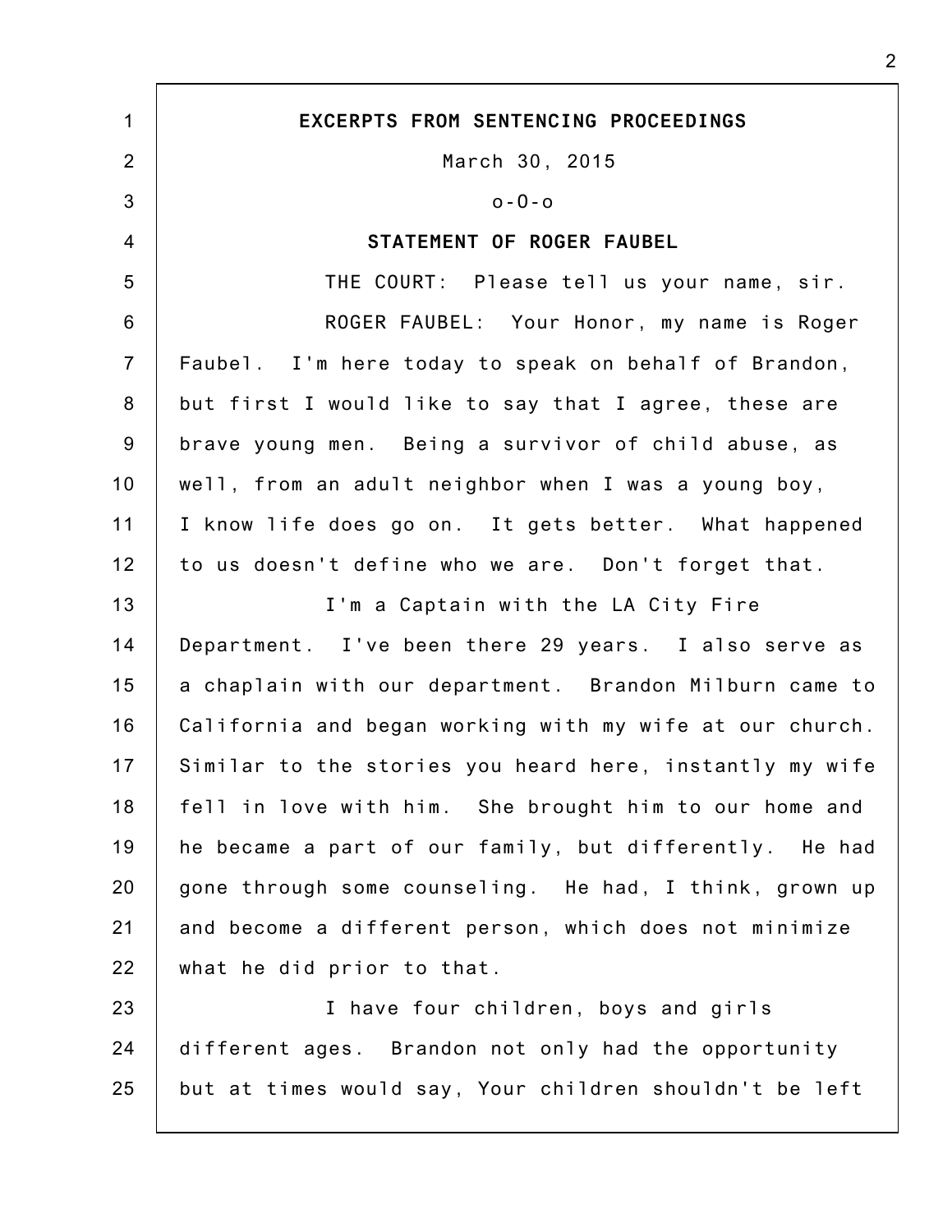1 2 3 4 5 6 7 8 9 10 11 12 alone with strangers. He made that a point, to when he was driving or going somewhere with my children, that he didn't want them to be in his vehicle. That we would have to drive them and meet him. Not knowing his past, we had several conversations through our time together, and Brandon and I became very good friends. I think I became a mentor to him, which he probably did not have throughout his life. He talked about things that he did in his past that he was ashamed of and how he hurt people, and would ask me, How do I get past that? We talked about God's grace, and how to forgive, and to seek forgiveness, Your Honor.

13 14 15 16 17 18 19 20 21 Brandon, after going through a counseling session here in St. Louis, Missouri or wherever it was prior to coming to California, which is where he was for two years, never did any inappropriate act with children. I assume that the prosecution did their job and looked intently for that, and nothing to be found. He is a totally different individual, Your Honor. He understands what he did. He understands the pain that he has caused the victims and their families.

22 23 24 25 I do believe in the justice system and I do believe there is a punishment deserved for the crimes committed. I do not believe he is a predator. I do not believe he is a deviant and out looking to victimize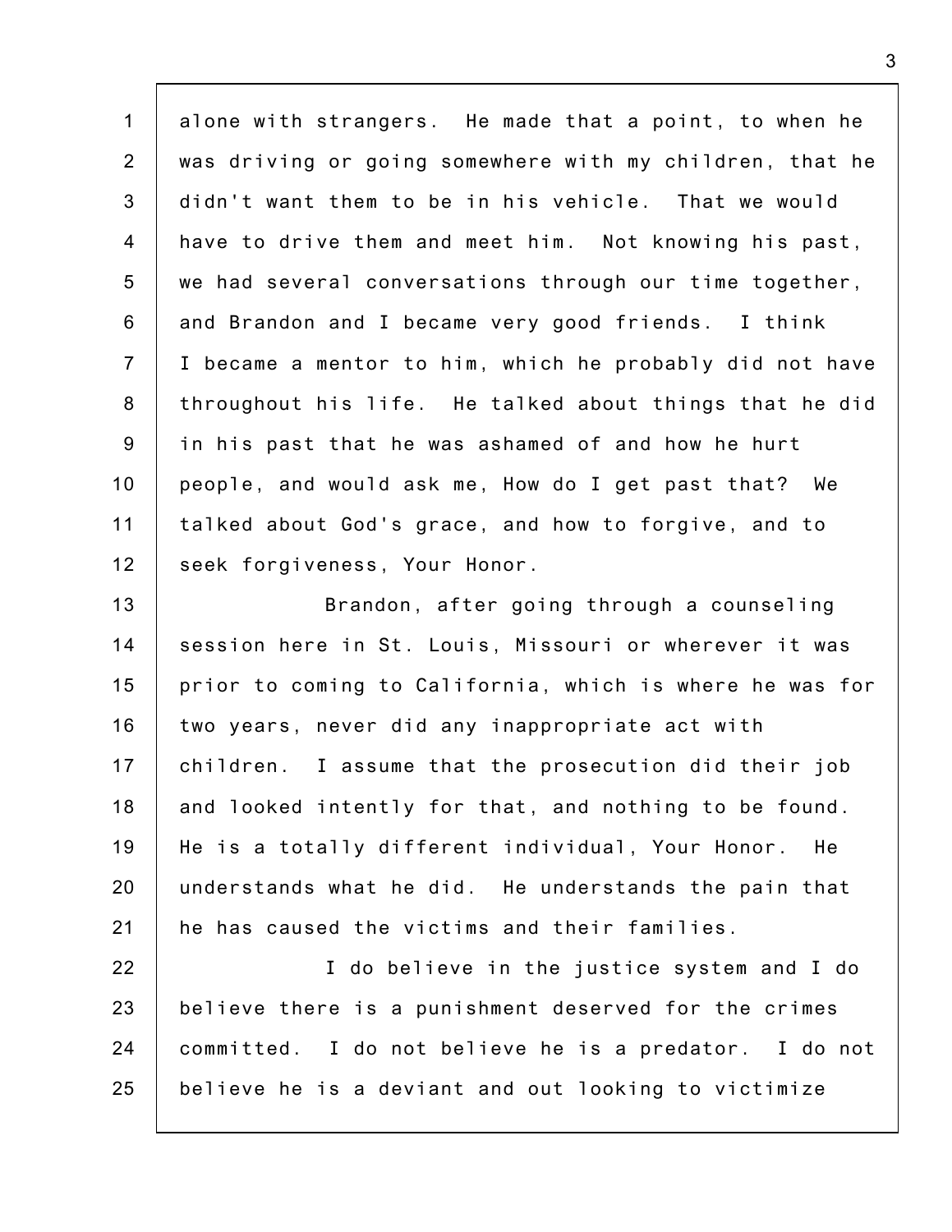1 2 3 4 5 6 7 8 9 10 11 12 13 14 15 16 17 18 19 20 21 children. I think there was a time in his life. Why I don't know. How it occurred I don't know. But the man that came to California and lived with our family is not the same individual that was with these families. I love Brandon. My children love Brandon. If Brandon was released today, he would be welcome to come and live in my home. I think he's a changed man. And people do change, Your Honor. I know in your business you have seen the worst of the worst in people. In my career I've seen the worst of the worst in people. But people do change. I think there are those that will not change. They will always be predators, deviants, and they need to be locked up and never see the sunshine again. But truly, in my heart and soul, I would not have come from California and traveled here if I felt that Brandon was anything like that. Again, this is not to minimize what he did and the horrible impact he had on those families and those young men, but I do believe he is a different individual, Your Honor. I do believe he should be punished. There should be a sentence and he should serve that. But

I would hope that you would see that there is another

because that's not the individual I know. He had ample

opportunity, if he was that type of person still today,

side to him other than what the prosecution said,

22

23

24

25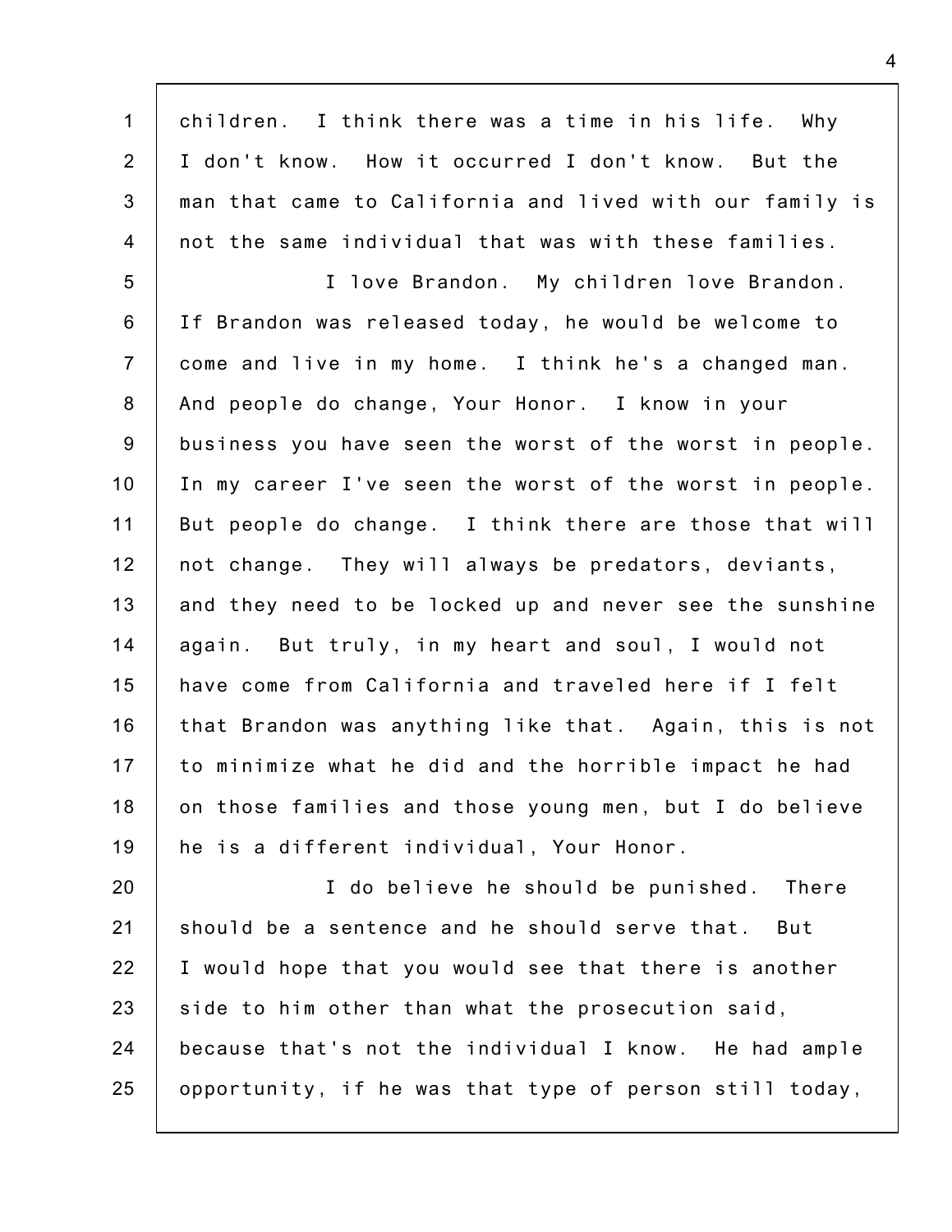1 2 3 4 5 6 7 8 9 10 11 12 13 14 15 16 17 18 19 20 21 22 23 24 25 to have done the same heinous crimes he did with these other individuals, and he chose not to. He chose to protect children. Without saying what occurred, he said, I should not be alone with your children. He lived with us for many months at a time, several days during the week. He watched my kids when my wife and I would travel. When we heard what had occurred, our church did an in-depth investigation with the children and all the families involved that Brandon had contact with. I had to interrogate my children, but I was not even concerned that there was an issue. I think he's a different individual, Your Honor, and I just hope that you will in your sentencing keep that in mind. I thank you for this opportunity. THE COURT: Thank you for coming up. Mr. Bert? MR. BERT: Yes, Your Honor. We also have Ms. Brazel. \* \* \* \* \* THE COURT: Good afternoon. Please state your name. BARBARA BRAZEL: Yes. Barbara Brazel.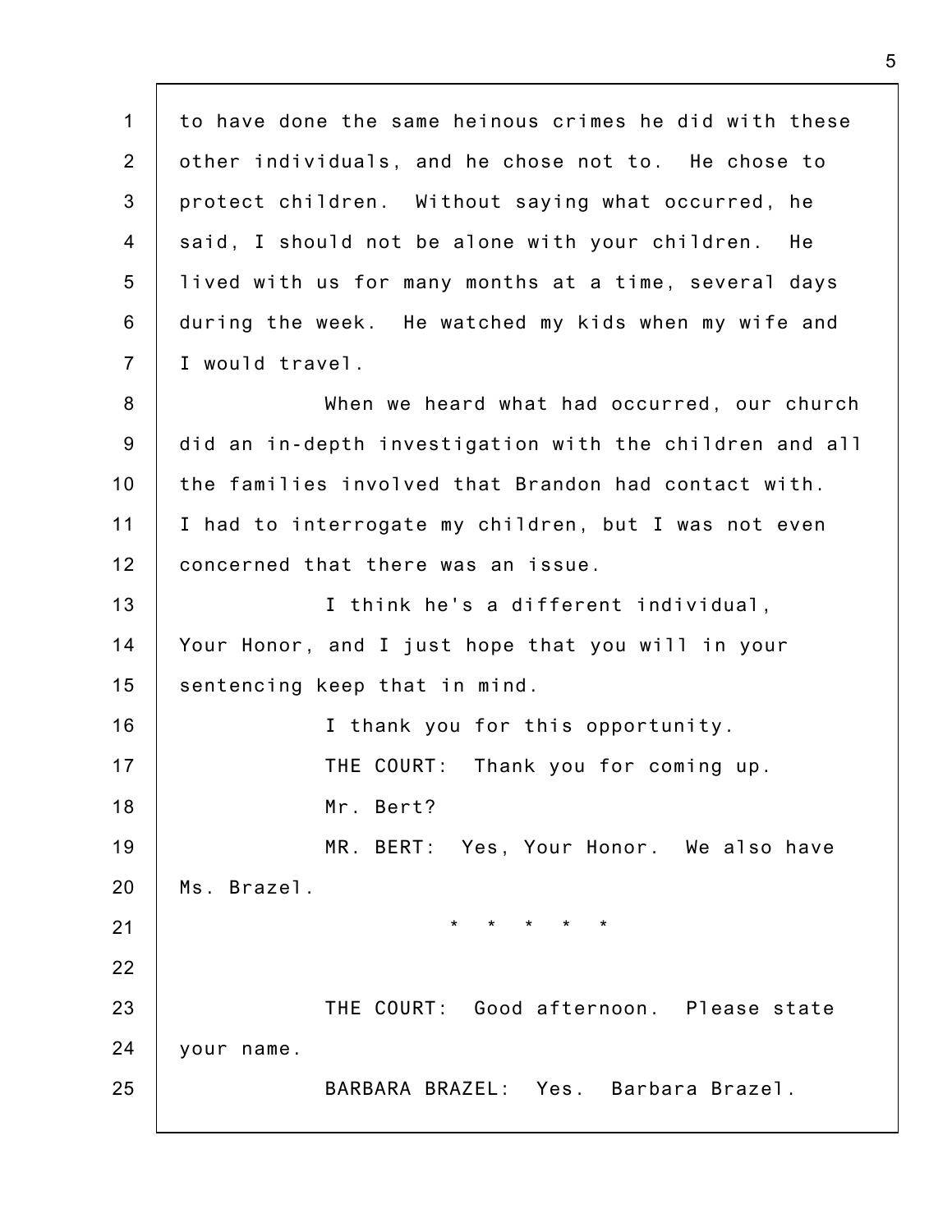1 2 3 4 5 6 7 8 9 10 11 12 13 14 15 16 17 18 19 20 21 22 23 24 25 THE COURT: Okay, you may proceed. **STATEMENT OF BARBARA BRAZEL** BARBARA BRAZEL: Your Honor, I've known Brandon the entire duration of his time in St. Louis. Early on, in the 2007 to 2009 years at the time of the allegations, he was really just an acquaintance. We were fellow members at the Christian Church. I was on staff at St. Louis Christian College, where he attended. It was approximately three and a half years ago that Brandon became a closer part of mine and my family's life. Since that time, we have maintained contact through phone conversations, messages, and occasional visits by my family to California, and he back with my family in St. Louis. I know and love and have an incredible amount of admiration for the victims and their families, and we've been friends a long time into the past. I, too, want to say that these two young men are some of the best I've ever met. They are top of the line. The reason I'm standing here, though, is not to speak about the Brandon Milburn that I was acquainted with but the man that I know now, the Brandon Milburn that sits before us here today. I want you to please believe me, if I had any doubt that Brandon would harm any young person now or in the future, I would be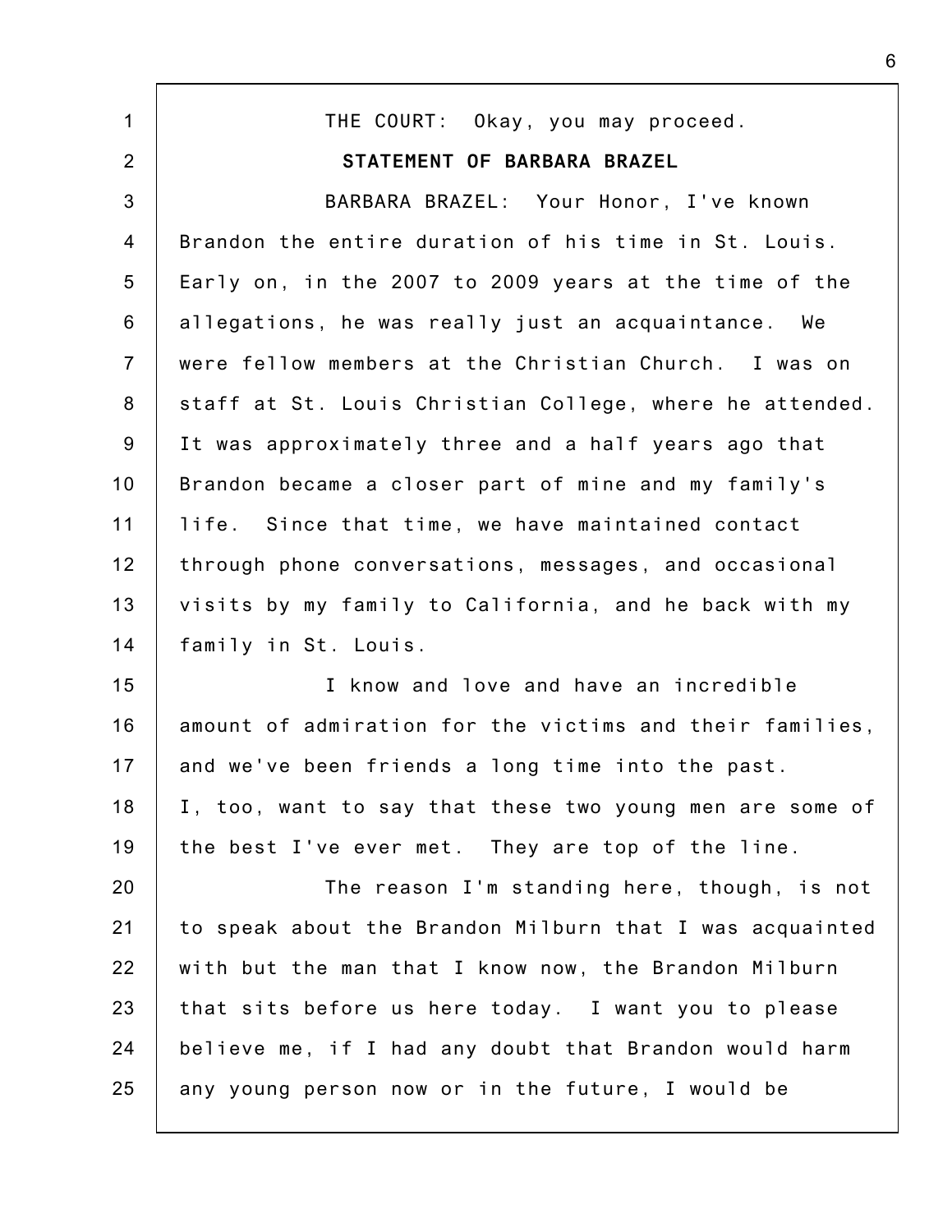1 2 3 4 sitting back there with my friends -- who are so courageous -- because they've gone through a nightmare. I wouldn't be standing on this side to speak for Brandon.

5 6 7 8 9 10 11 12 13 14 15 16 17 18 19 Being allowed to walk through life with him in a support role these past few years, though, has allowed me a lot of insight, I believe, into who he is. It was while Brandon was still here in St. Louis, not long before his venture to California, that I remember a conversation we had. He told me that his past had really been messed up. Later, after he was established in California, in another conversation we had he mentioned that he had done some really bad things. Things that he was so ashamed of. I didn't pry into what, but as I look back and think through all the events of this past year, it seemed that Brandon, even at that time, grasped that his actions had been wrong and he was seeking to heal from this really bad and ugly thing.

20 21 22 23 24 25 In winter and spring of 2013, Brandon came for a visit immediately following a time of intense personal healing at the Colorado Ranch. It seemed like he had had a metamorphosis from an insecure and not so confident young man into a man with passion, who was so sure who he was and what he was about. Other people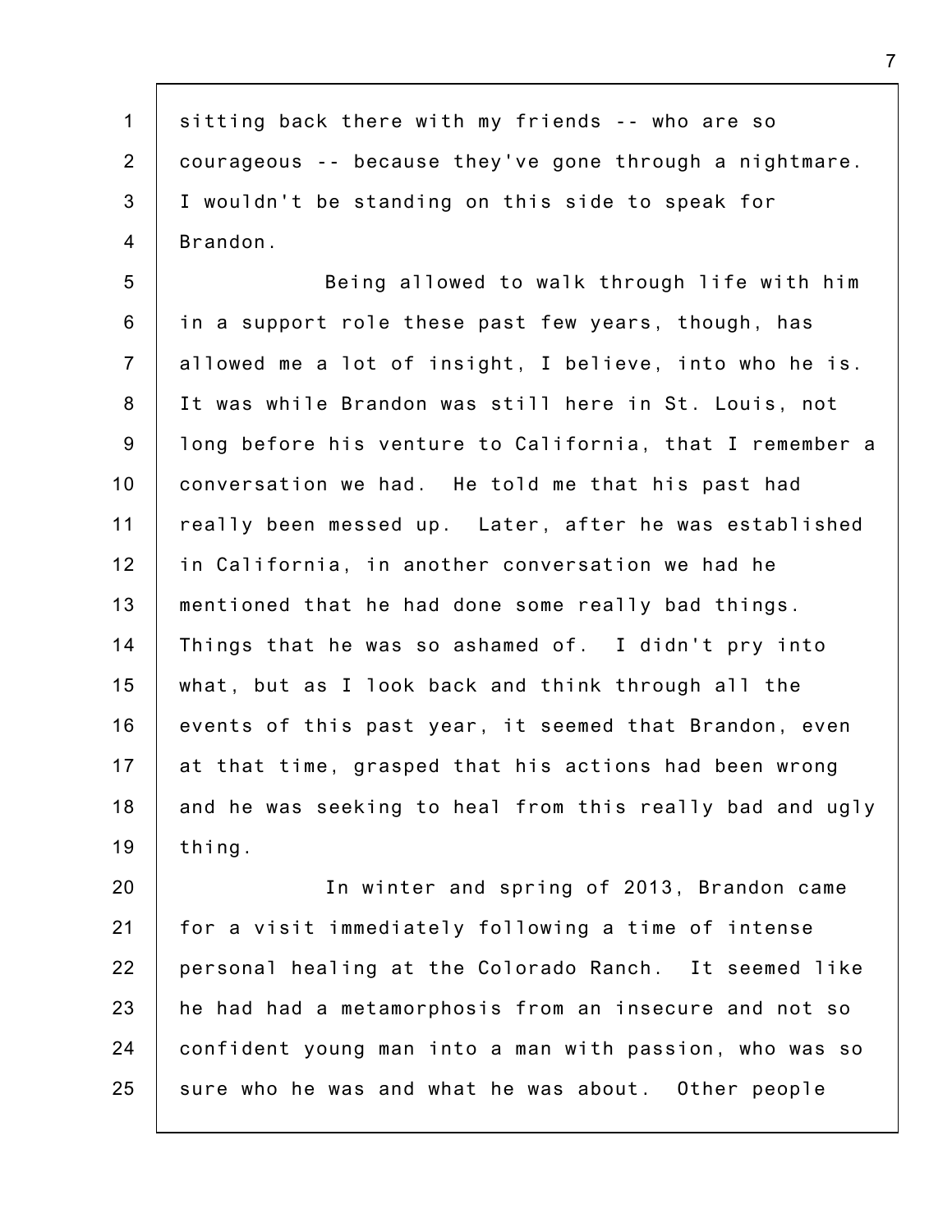1 2 3 here that week who spoke to him also commented on the difference in who he was. He had a renewed drive and direction.

4 5 6 7 8 9 10 11 12 13 14 15 16 17 18 19 It was around that same time that Brandon, when he was no longer ministering at Mission Church, needed to find work somewhere to sustain himself so that he didn't have to come back to St. Louis. He loved California. He landed a job as a barista at Starbucks. I worried about him a lot during that time. I worried that the three-o'clock-in-the-morning long drives to work and the normal wear and tear of life, bills, and payments would suck him under. But I found him to be positive, embracing life, and thankful for the job he had. He would talk about the people that he was able to show care and concern for, and he told me about the lives of those that were around him. It seemed like the change from Colorado had stuck, and he wasn't reverting back. He was looking forward to the future, but really thankful for what he had right now.

20 21 22 23 24 25 I would sometimes speak to him after his sessions with a counselor in Santa Barbara and he would talk about breakthroughs he was experiencing. Again, we didn't talk in depth about what kind of issues they were, but he was so excited to be on the road to healing and the road to recovery. Though I didn't know what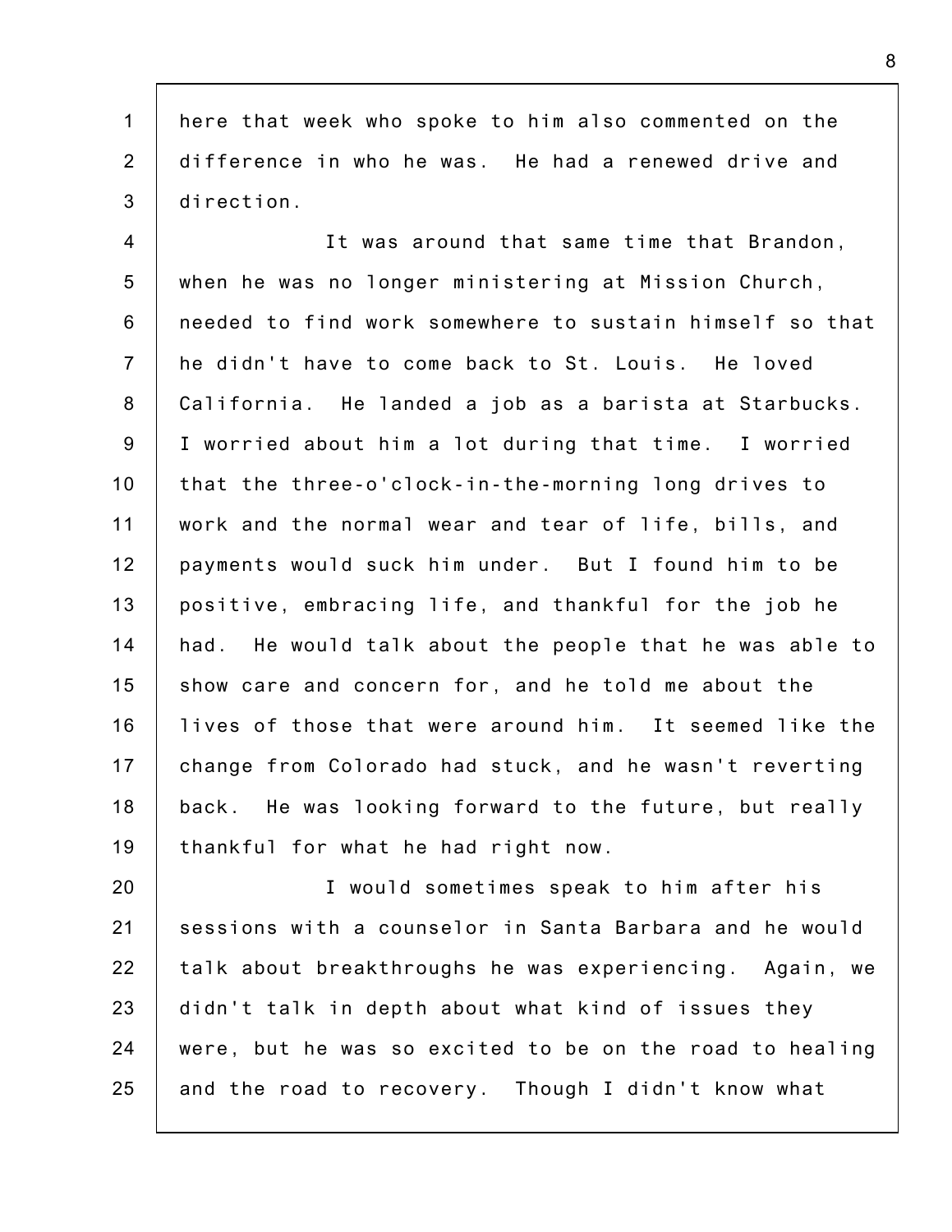1 2 issues he was dealing with, it was obvious that progress was happening.

3 4 5 6 7 8 9 10 11 12 This year I've had many conversations with Brandon in the jail, on the phone, and in the mail. Throughout this all, three things kept resurfacing. There was sorrow for pain he caused the victims, his family who loves him dearly, and the people that love him. He also looked for ways in jail to help the people that were around him. He saw a lot of needs in his fellow inmates and he was well-respected there. He always asked the question, What can I do to move forward and make a difference in the world?

13 14 15 16 17 18 19 20 21 22 I don't take this stand lightly. It's really painful to be up here. I love all these people in this room. But I fully believe there has been change that has occurred in his life. I believe he is a very different man than the kid of years ago. I think he exhibits security, not fear, patience, not impulse, and wisdom. He gained those really recently. I am hopeful that who he is at present will clearly be seen by the Court, and that it will help him as he navigates his future.

Thank you.

THE COURT: Thank you, ma'am.

\* \* \* \* \*

25

23

24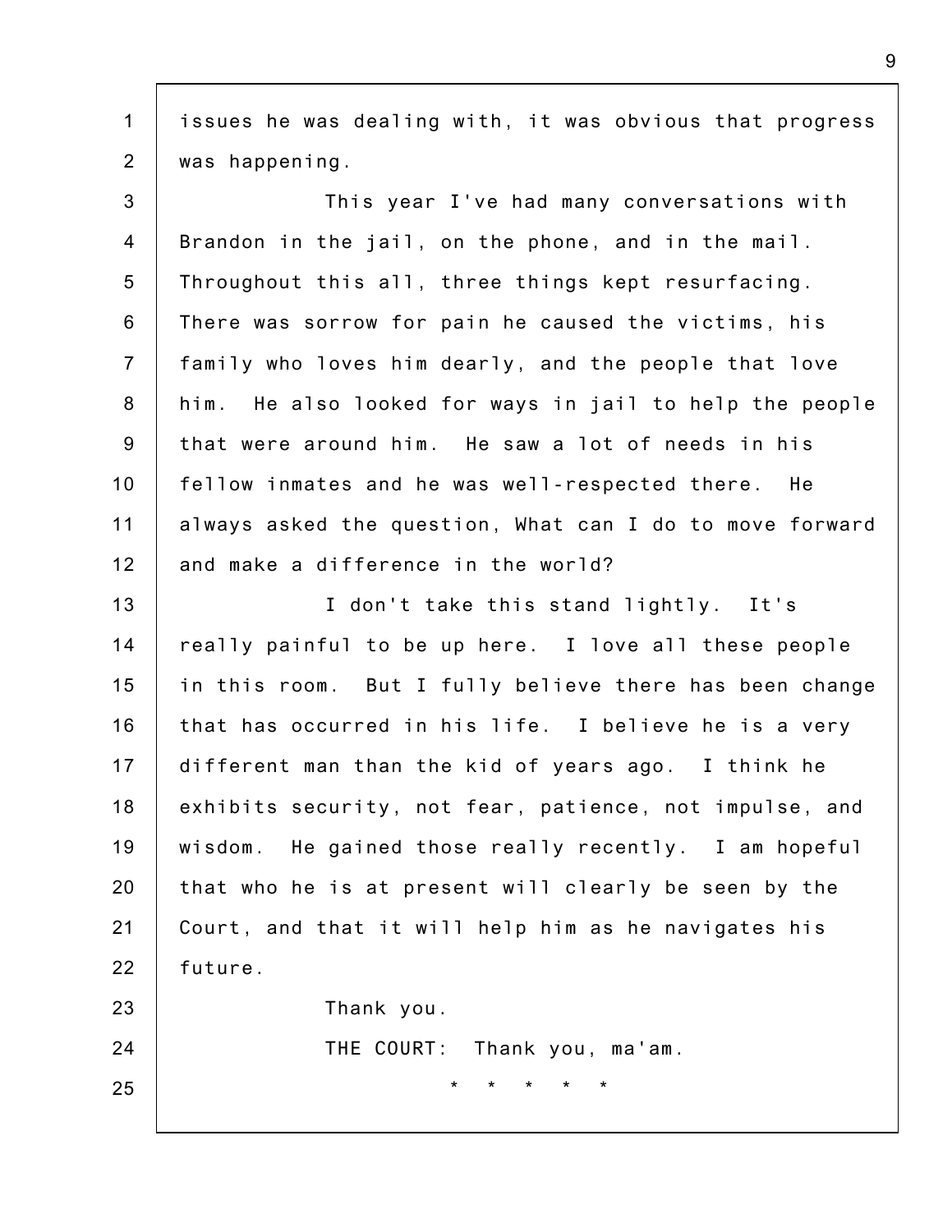| STATEMENT OF THE COURT                                   |
|----------------------------------------------------------|
| THE COURT: Okay. Now it's time for the                   |
| Court to speak. I think everybody understands that this  |
|                                                          |
| is a very difficult situation. It's difficult for        |
| everybody.                                               |
| First of all, I do want to say that I thank              |
| everybody for their letters and communications with me.  |
| As is my practice -- and I get a lot of                  |
| communications -- I read everything that's been sent to  |
| me. I take it all to heart and I'm very grateful for     |
| the different points of view that are expressed. I say   |
| that on both sides of this subject.                      |
| I am appreciative of everybody who has come              |
| in on the victim's side. I know they are sincere and     |
| I know it's heart-felt. I know it was hard for people    |
| to come in and stand up for Mr. Milburn here. They are   |
| obviously sincere, they are good people, and they are    |
| speaking from their heart, too.                          |
| I say this all the time. It's true today                 |
| and it's been true in all the time that I've been here.  |
| I am not here to pass moral judgment on anybody. I am    |
| not any more able to pass moral judgment than anybody in |
| this courtroom. Just because I'm a lawyer and I have a   |
| judicial office does not qualify me to pass moral        |
| judgment. So I do not pretend to pass moral judgment on  |
|                                                          |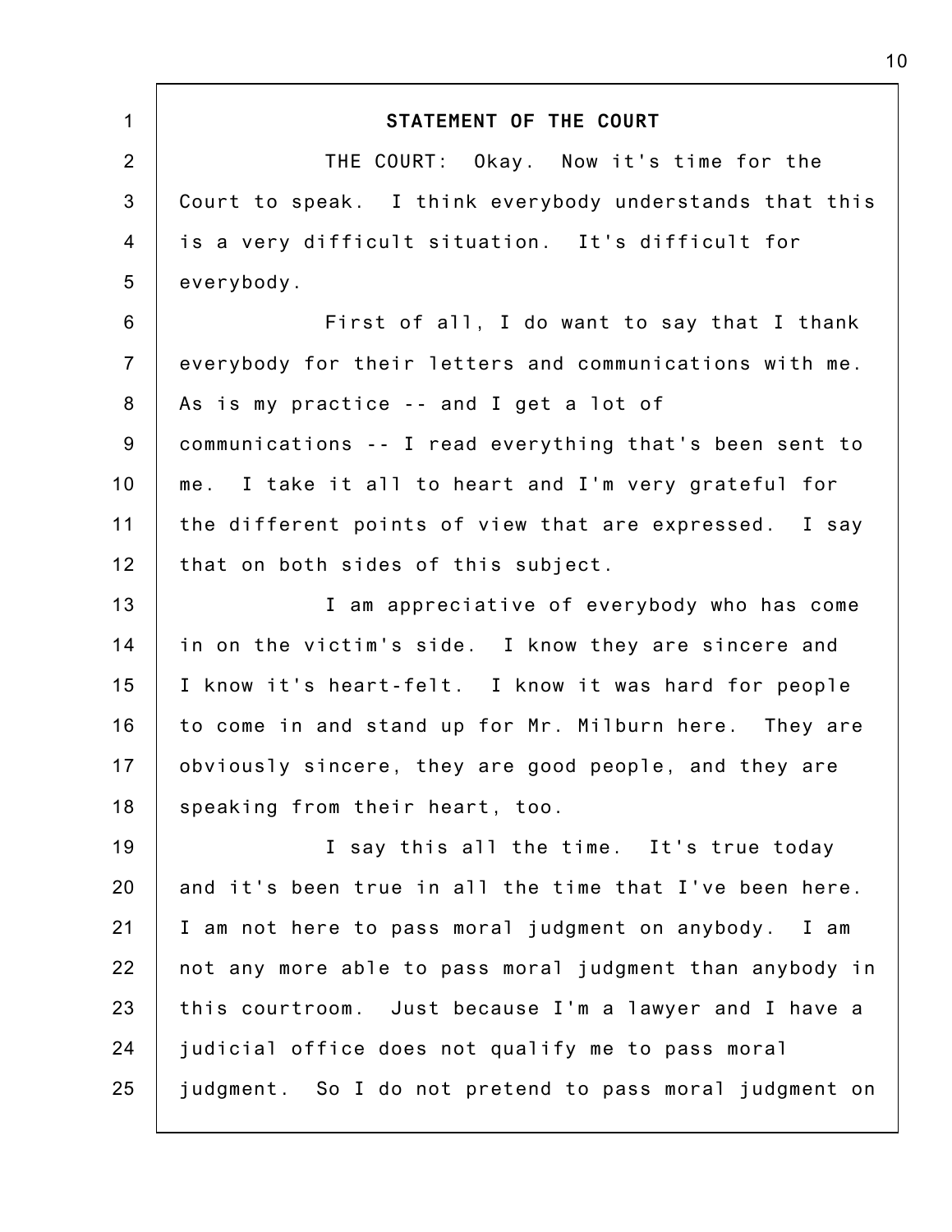1 anybody.

2 3 4 5 6 7 8 9 I am a legalist. My job is to follow the law and in this instance to exercise my discretion. I also say all the time -- and it's always true -- we are not in a dictatorship here. Everybody has the right to agree with me or any other judge, or to disagree. There is no offense taken if somebody agrees, and especially if they disagree with me. Everybody is entitled to their opinion.

10 11 12 13 14 15 16 17 18 19 20 As I'm sure you can imagine, meting out justice is a difficult process because the world looks different depending upon your point of view. Well, that's human nature. That's only natural. I wouldn't expect people on the victims' side to have the point of view of Mr. Milburn's supporters any more than I would expect Mr. Milburn's supporters to have the point of view of others on the victims' side. We all see things from our own point of view, and the world looks different depending upon your point of view. That's just the way it is.

21 22 23 24 25 Another thing that's important to understand, I think, is that we all know one another in different ways. Listen, I have murder cases here. All manner of human frailty is expressed in this legalistic setting. Mothers and sisters and other relatives and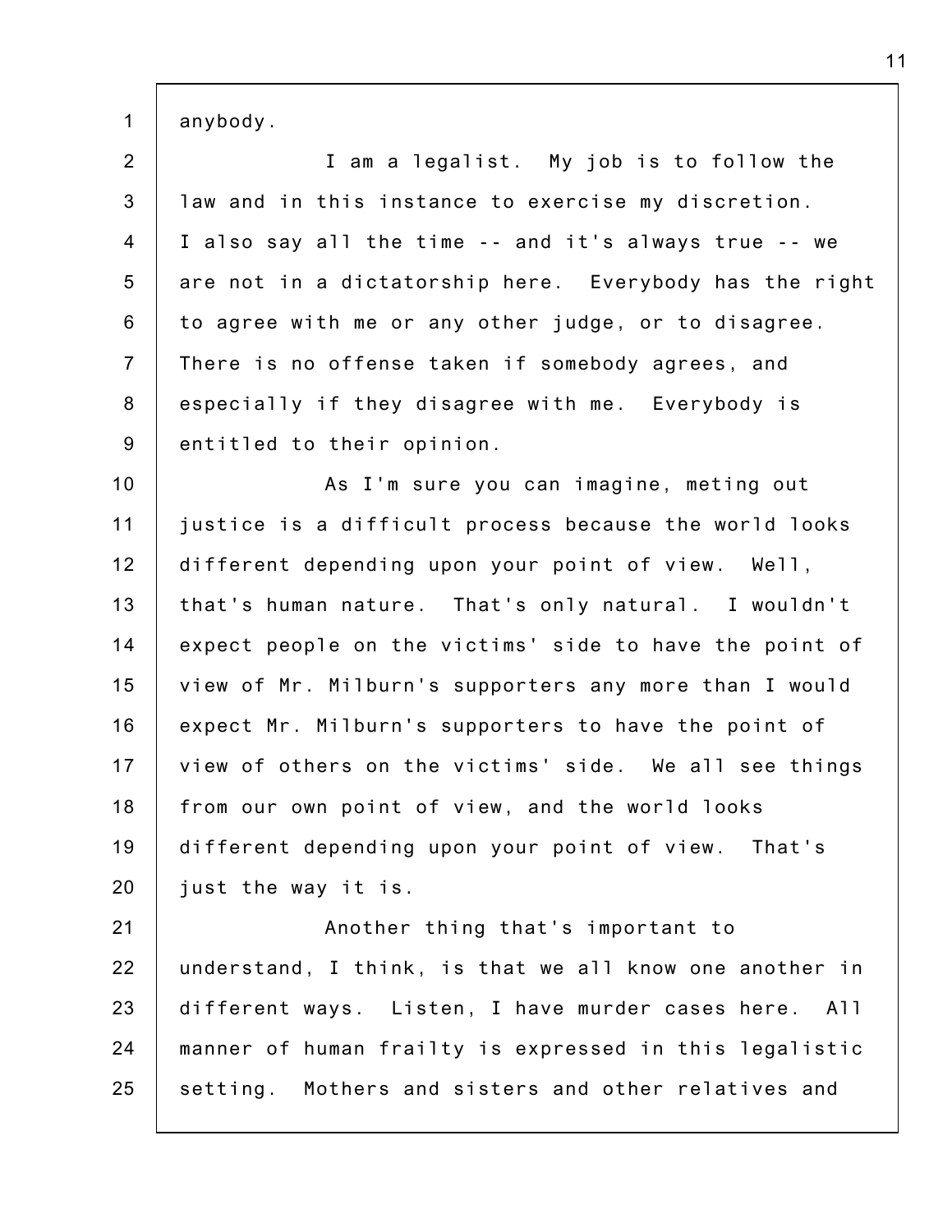1 2 3 4 5 6 7 8 friends of those who have committed terrible, terrible acts don't look at these criminal defendants in the same way as victims would, or as law enforcement would, or as judges would. They are still their sisters, their mothers, their aunts, and their grandmothers. And I wouldn't have it any other way. I would expect mothers and other loved ones to be loyal to the last minute. They know their loved one in a particular way.

9 10 11 12 13 14 15 16 17 18 We all know one another in different ways. That's my point. So for those who can't imagine Mr. Milburn in the way that has been described on the victims' side, I can understand that. They don't know him that way. The folks over on this side of the courtroom know him that way, though, only too well. And many, many times people will say to me, well, I hear all these bad things but I don't know this individual that way and I don't believe that that's really a true picture.

19 20 21 22 23 24 The truth is that it's all a part of the picture of who a human being is. We are all what we do. So where I am sitting, I am listening not from the point of view of passing moral judgment, as I say, but looking at behavior. Behavior is what we deal with here, and that's more than enough to deal with.

25

You know, it's all well and good to say --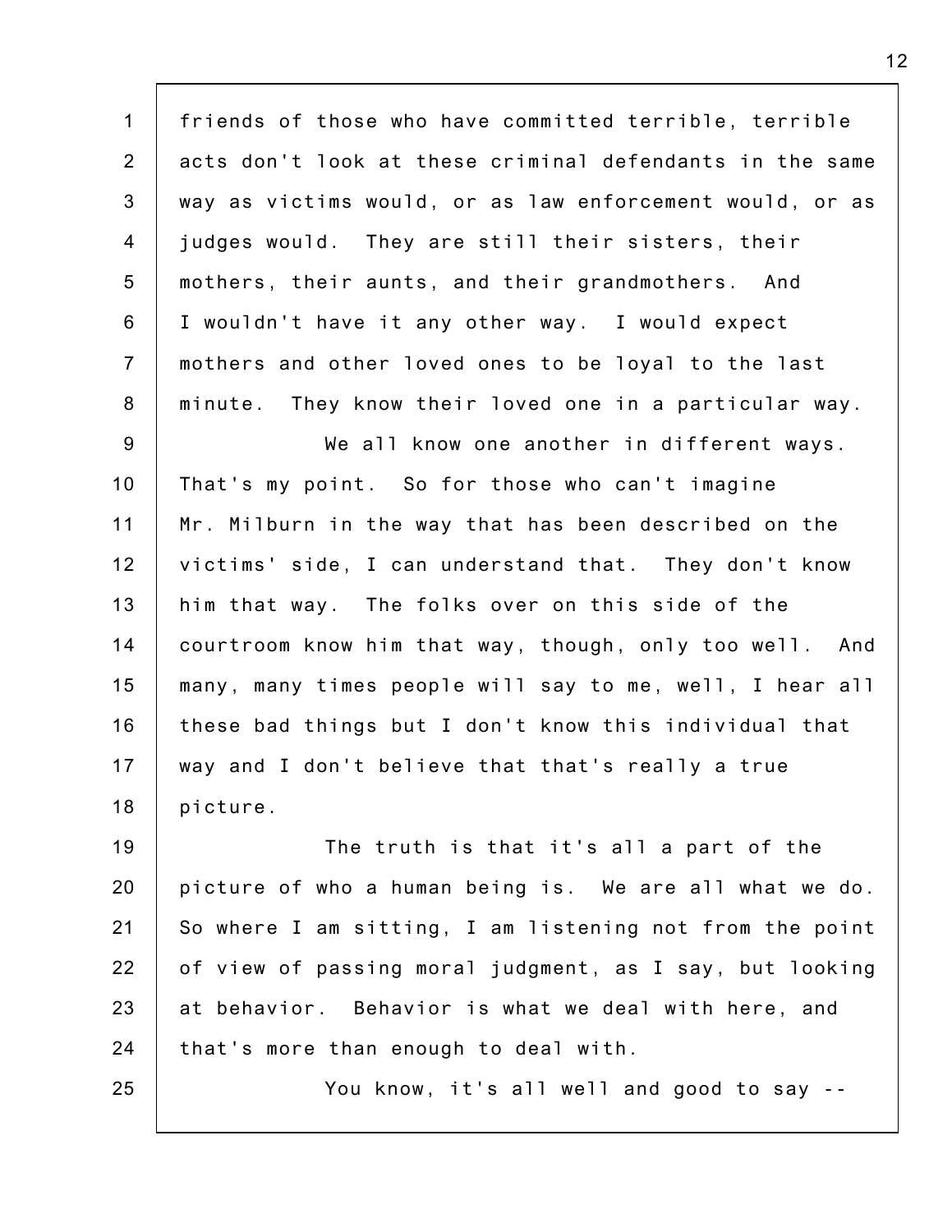1 2 3 4 5 6 and I'm sure it's heart-felt and sincerely believed - that Mr. Milburn regrets what he did. That was then and this is now. The problem with the sort of behavior that Mr. Milburn has shown is that it's not like other kinds of situations. Even Mr. Bert said that these molestation cases are not like other kinds of cases.

7 8 9 10 11 12 13 14 Yes, there are situations that we've all seen many, many times of youthful indiscretions, I will call it. Youthful indiscretions. As a kid grows up, he makes bad choices, he is involved with others, he is immature, he is stealing, he is getting into fights and so on, and then he outgrows it. There are lots of examples of that. But they grow up, they mature and they put these youthful indiscretions behind them.

15 16 17 18 19 20 21 22 23 24 25 What we know about molestation, with all due respect to everybody, is that this is a very, very, very stubborn problem. And that isn't what Judge Cohen says. This is what the psychologists say. This is what the psychiatrists say. This is what the counselors say. The professionals say there is no such thing in this area. There is no feeling like, oh, boy, that was youthful indiscretion, and that was wrong, and I'm ashamed of it, and that was then and this is now. If only that were true. If only that were true. But it's not true. And I will repeat that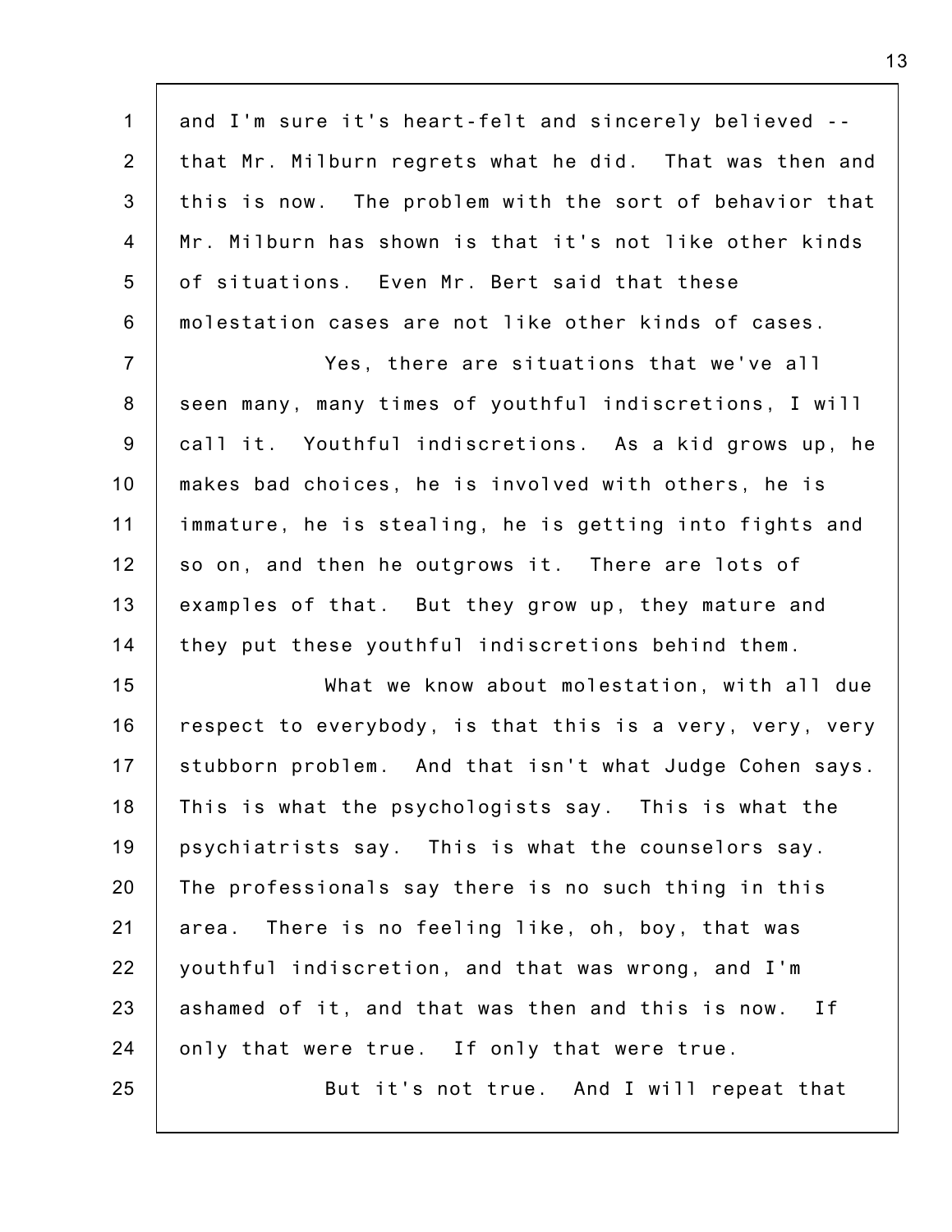1 2 3 4 5 6 7 statement. It's not true. You cannot will it away. It is an aberration that is part of your character development. It takes a lifetime of work and in many, many instances we fail because we cannot get at that which has created this behavior. I have files and files and files and reports that prove this over and over and over and over again. It is the most stubborn problem.

8 9 10 11 12 13 14 15 We have murderers who are involved in violent confrontations and situations where, after this horrible thing -- and I'm not justifying it at all - but after this horrible thing has been done where maybe they were drunk and they got in a fight and they got a gun and killed somebody, a horrible, despicable act, it is very unlikely that will happen again, and nothing like that had ever happened before.

16 17 18 19 20 21 22 23 24 25 But not with the child molester. Not with the child molester. That is a different category. We send people to prison and they work and work on trying to get at what caused this aberration, and what can be done to reach down into this person to bring it forward. If only it were so, where you could say I'm embarrassed and I'm humiliated by what I have done, but it's over with. No, it doesn't work that way. I wish it did work that way, but it doesn't. And this has all been documented. The social scientists write articles and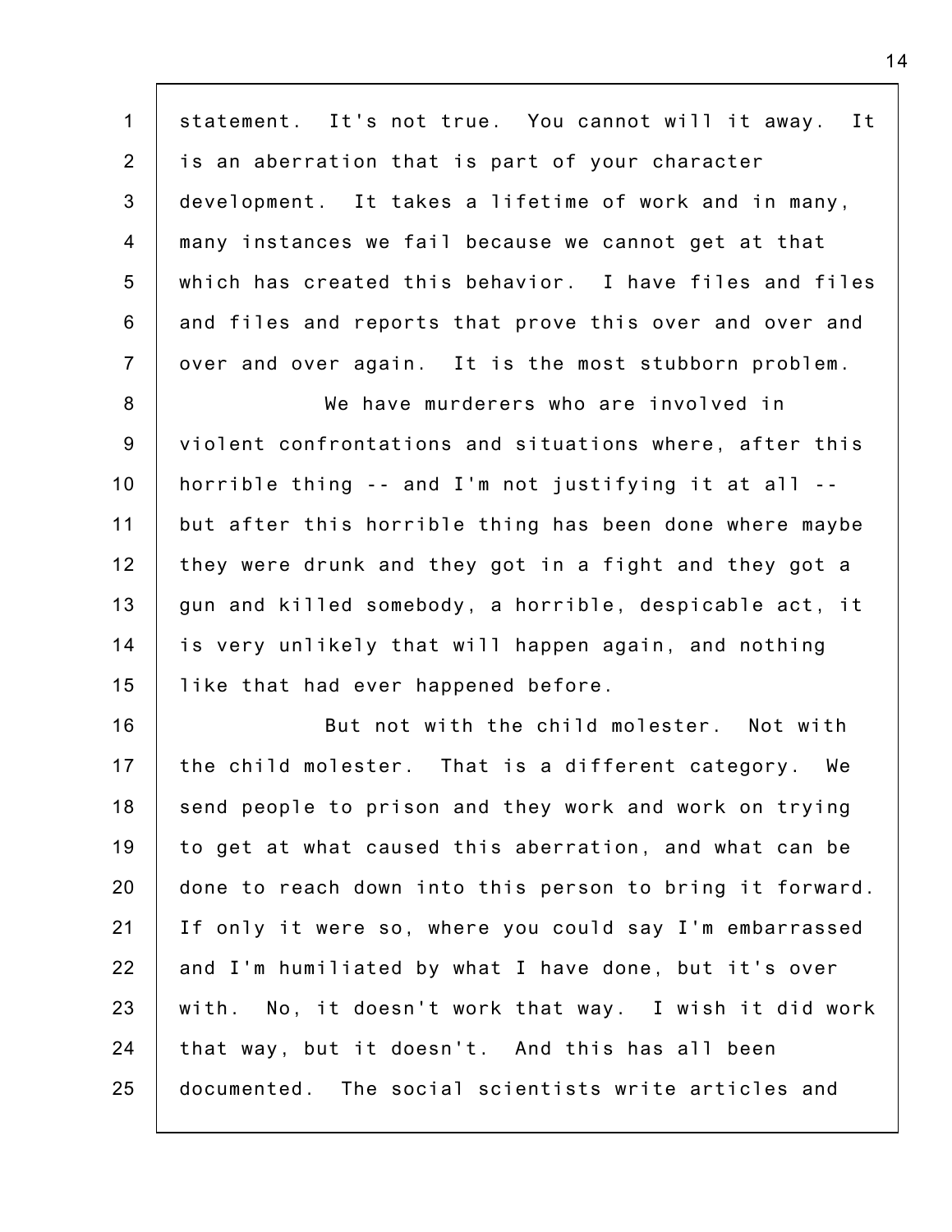1 2 speak at seminars and write books on this subject. This is Mr. Milburn's life-long issue.

3 4 5 6 7 8 9 10 11 12 We don't know that he is going to do this again, and we don't know that he won't do it again. The jury is out on that. But the likelihood is great that he will. We know that what I will call clergy abuse, using religious authority and orientation, is not an accident. It is not an accident. It's a way to get close to people. This is what the molester does, and this is what the pedophile does. This has all been documented. They write articles on it all the time, and they write books on it.

13 14 15 16 17 18 19 20 21 It's no accident that Mr. Milburn chose this activity and then abused his position and abused his authority to gain proximity, respect, and the opportunity to do this. That was not an accident. It happens all the time. If you were in my position, you would see it happening all the time. And if you doubt me, just pick up a newspaper and read it. It's the same in LA, it's the same in St. Louis, and it's the same in New York. It's a pattern.

22 23 24 25 Do I hope that this is the end of it for Mr. Milburn? Of course I do. Of course I do. I don't want there to be any more victims. But one of the great issues of human behavior is what brings people to this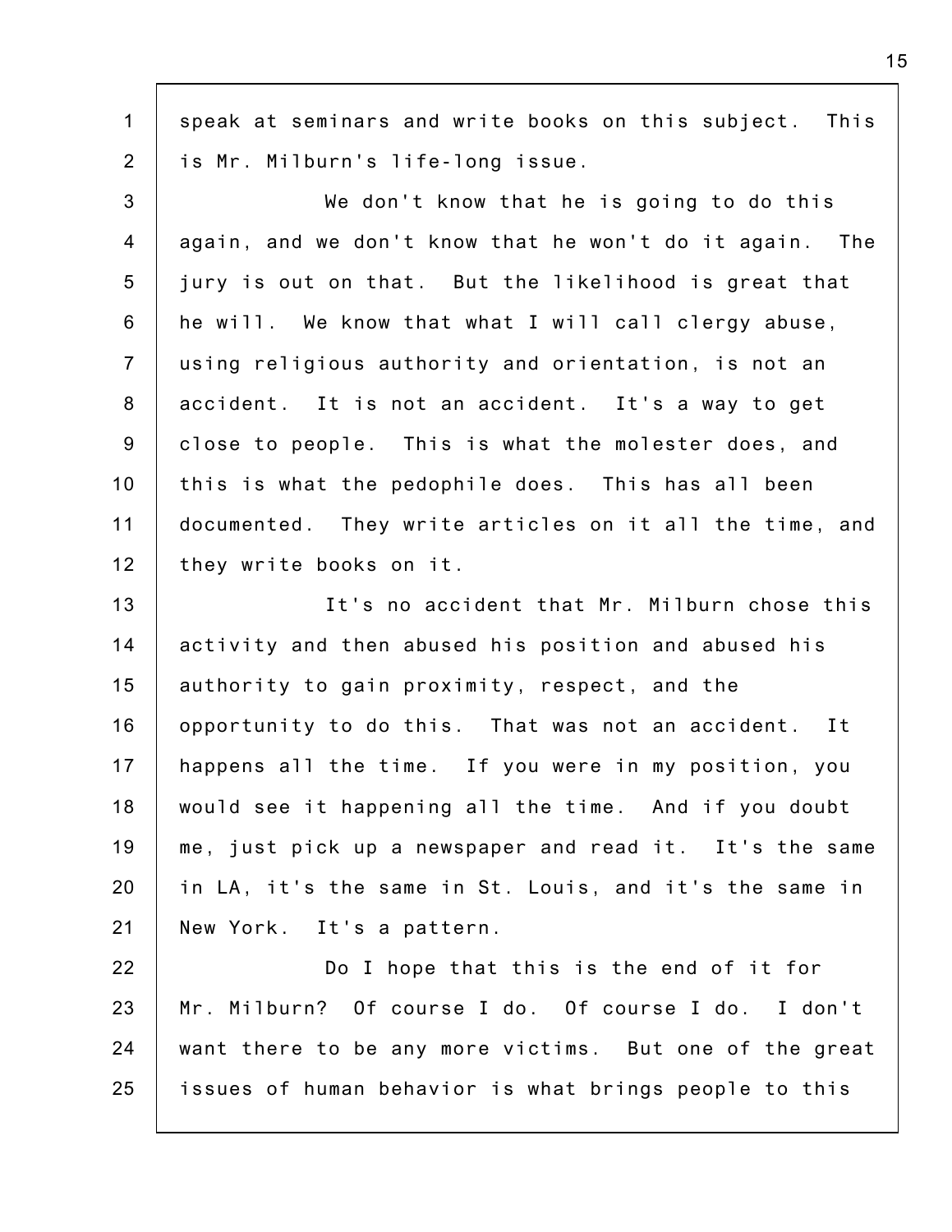1 2 3 point and what has to be done to remove this aberration and this desire? But in the meantime, lives are really hurt. They are really hurt.

4 5 6 7 8 9 10 11 As this nice man said who came from LA to speak and who shared with us that he was a victim, too, I do believe that life goes on. I believe that it's never the same, but that doesn't mean you can't live a fulfilled life. It doesn't mean you can't have love in your life. It doesn't mean that you can't have normal relationships and a good, satisfying career, as this nice man does. He's an example of this.

12 13 14 15 16 17 18 I've seen this over and over. I have no doubt that this man has had counseling, and had his weak moments, and a bleak view of his life, but he struggled and persisted, as others here have. However you want to see it, whether you believe that it's with God's will or with time, others here will persevere and find a life. I believe that, too.

19 20 21 22 23 24 It's not easy. If I only had a pill for everybody, for Mr. Milburn and for the victims. If only we could say take this pill, Mr. Milburn, and you will be cured. It's like penicillin. It's great. The doctors say all you have to do is take this pill and it's done.

25

And if only we could tell the folks over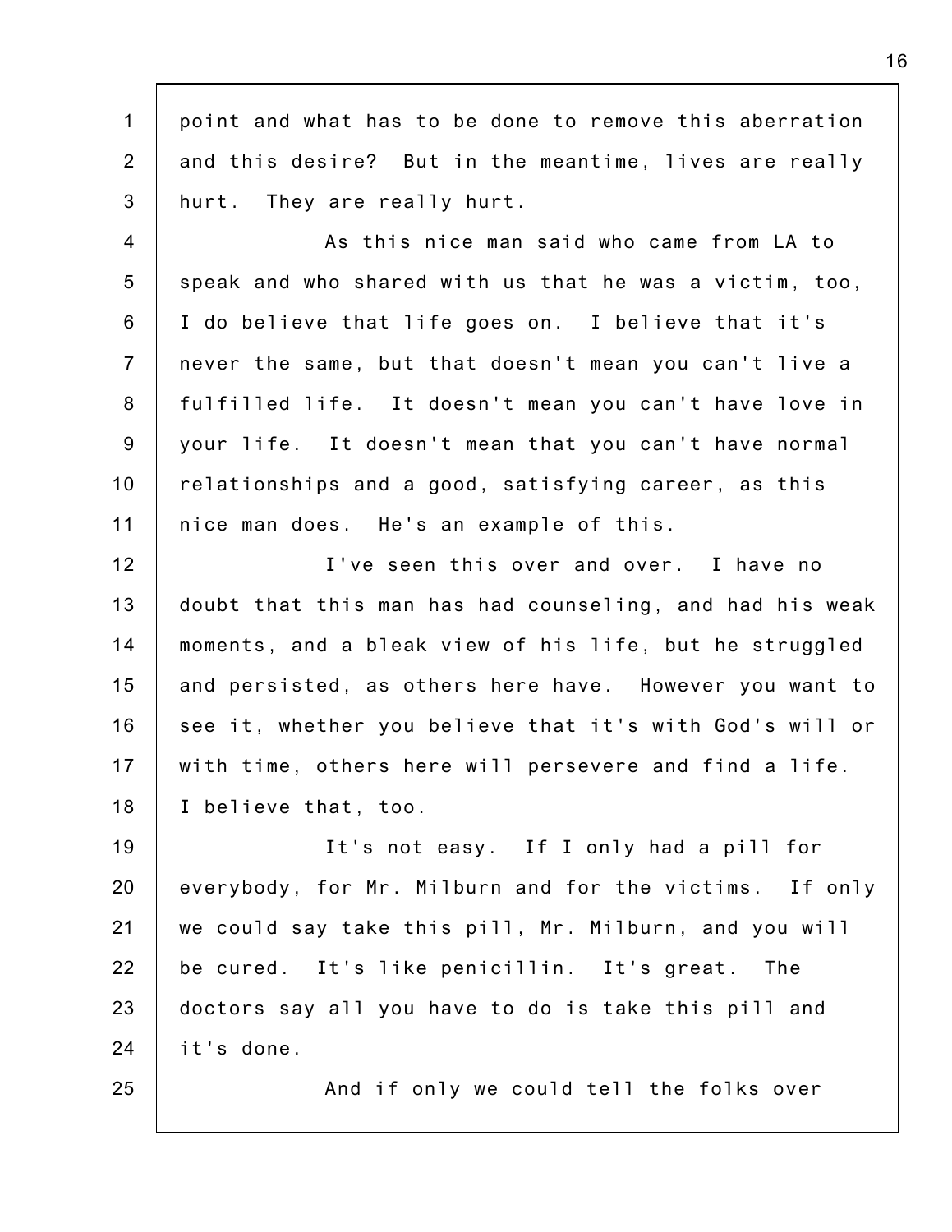1 2 3 4 5 here who have suffered so terribly, take this pill and it won't haunt you any more. It won't trouble you any more. It won't bring dark days to you. It won't bring black thoughts to your soul. Well, it's not like that. It's not like that.

6 7 8 9 10 11 12 13 14 15 16 17 18 19 20 21 How do we measure what has happened against some sort of sentence? In this job, in the final analysis the judge has to do what the judge thinks is right. So I'm coming back to where I was before. People can agree or disagree with me. I'm not God. I am not God. I'm just a man with an important responsibility, doing it as best as I can, with the understanding that anybody has the right to disagree with me. Any judge who is wounded by people disagreeing with them shouldn't be a judge. It goes with the territory. If you want approval all the time, I don't know, do something else. I get letters all the time, and some of them say I'm doing great, some of them say I'm doing terrible. Maybe they are both right at one time or another. Maybe they are. I can't say it's not so.

22 23 24 25 I am very concerned about Mr. Milburn. And I know one thing for sure, his statement that he is ashamed and that he has worked through it and it's over with is not true. It's just not true. It is an illness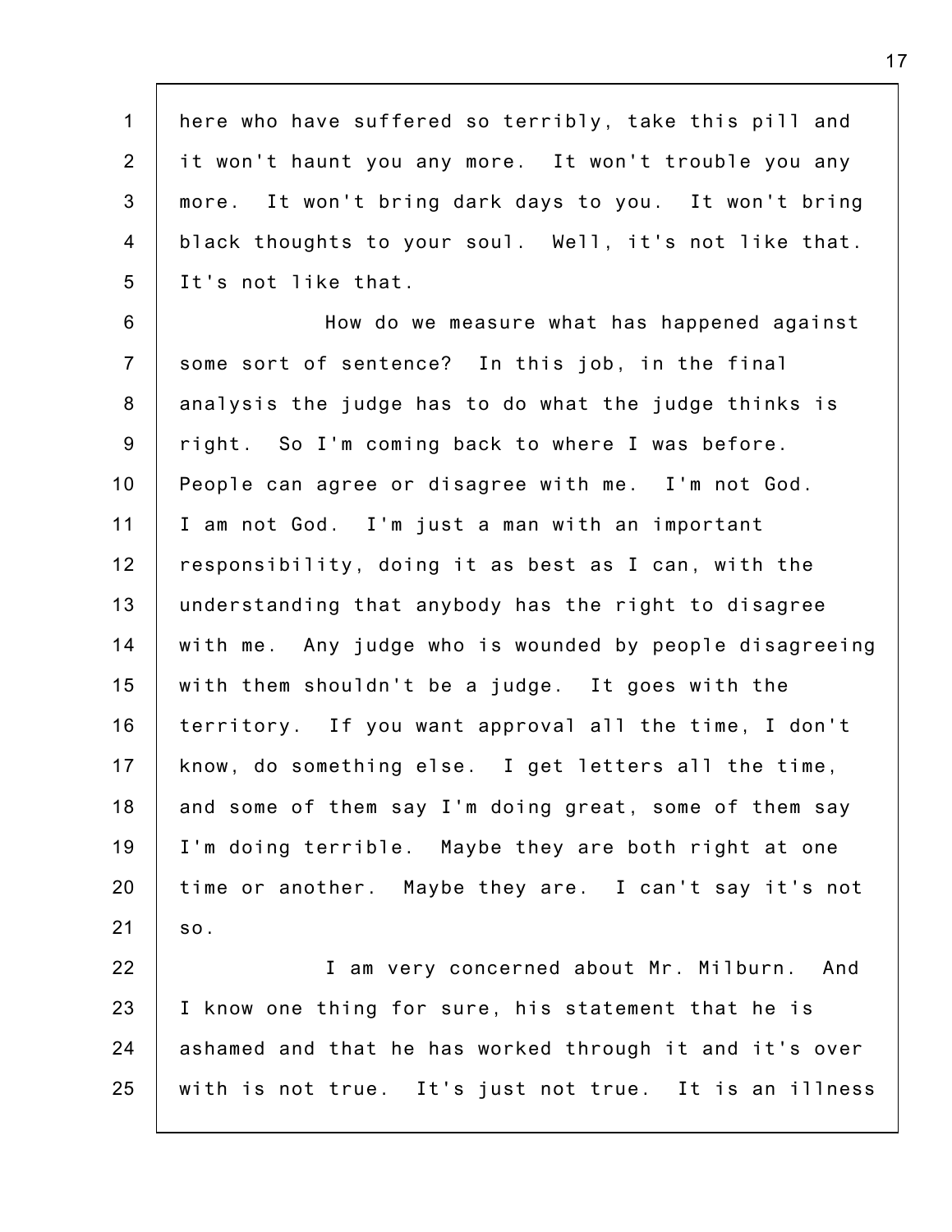1 2 3 4 5 6 7 8 9 10 11 12 13 14 15 16 17 18 19 20 21 22 23 24 25 and the illness is not cured. It's with him. I don't know whether or not he will live long enough to master this demon within him. I don't know. He can say what he wants but he doesn't know, either. None of us in the courtroom know. God willing, it's true that he will find peace and understanding within himself. So far as forgiveness is concerned, it's not for me to say. It's not for me to say whether the victims should find forgiveness or not. It's your life and that's for you to decide. Whatever authority I have, I don't have the authority to tell people what they should think or what they should feel because everybody has the right to think as they wish and to feel as they wish. You all didn't want to hear from Mr. Milburn. I have no criticism of that. None. I think I can begin to understand why you didn't want to hear from him. It's not for me to say that you should have stayed here to listen to him. You have to do what you think is right. This is a serious, serious, serious matter. It's very troubling. It's very concerning. Mr. Bert has pointed out, as a good defense attorney would, that there have been a lot of allegations about other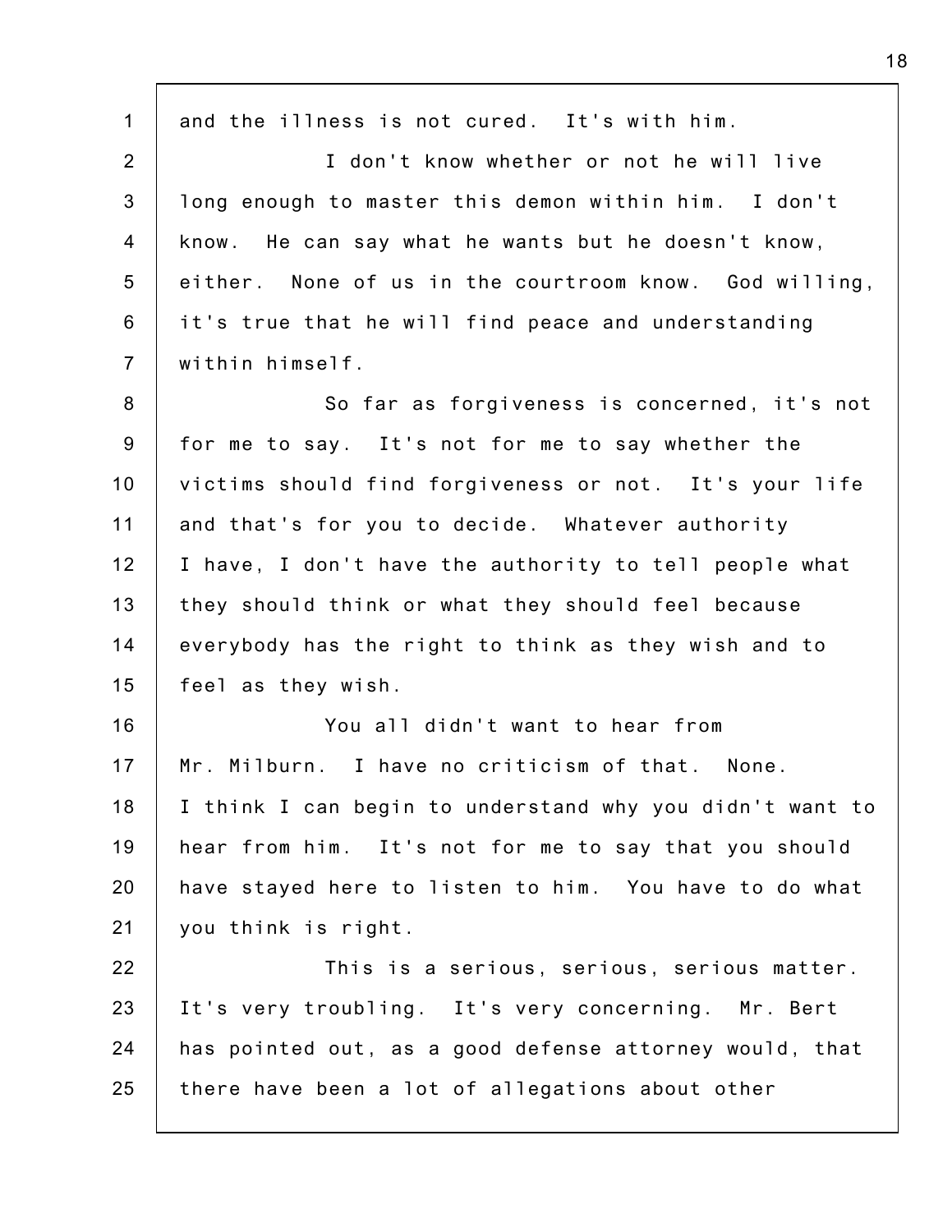1 2 3 behaviors of Mr. Milburn. What should I believe? What should I believe? They haven't been charged as crimes. They haven't been prosecuted. I don't know.

4 5 6 7 8 9 10 11 12 13 14 15 Would I be surprised? Well, I've been sitting on this bench for 40 years. It's hard to surprise me any more. This is the pattern of child molesters and Mr. Milburn is a child molester. So that wouldn't surprise me a bit. It doesn't just happen once. It's what we would call a youthful indiscretion when a kid makes a mistake and does something when he's going through adolescence and experimenting with his body, trying to get through that stage of life, and he does some little thing. Okay. That happens. It may happen to a lot of people. But that's not Mr. Milburn. Mr. Milburn is different than that.

16 17 18 19 20 21 So what to say? I'm going to say what I feel I have to say. I am not about trying to please everybody in the courtroom. I don't know, maybe the Biblical King Solomon could please everybody with his wisdom, but I'm not King Solomon. I'm just a judge in the state of Missouri.

22 23 24 25 We have seven counts for Mr. Milburn. The Court is going to sentence him to 25 years in prison on each of the seven counts, the seven counts to run concurrent with one another. 25 years in Missouri